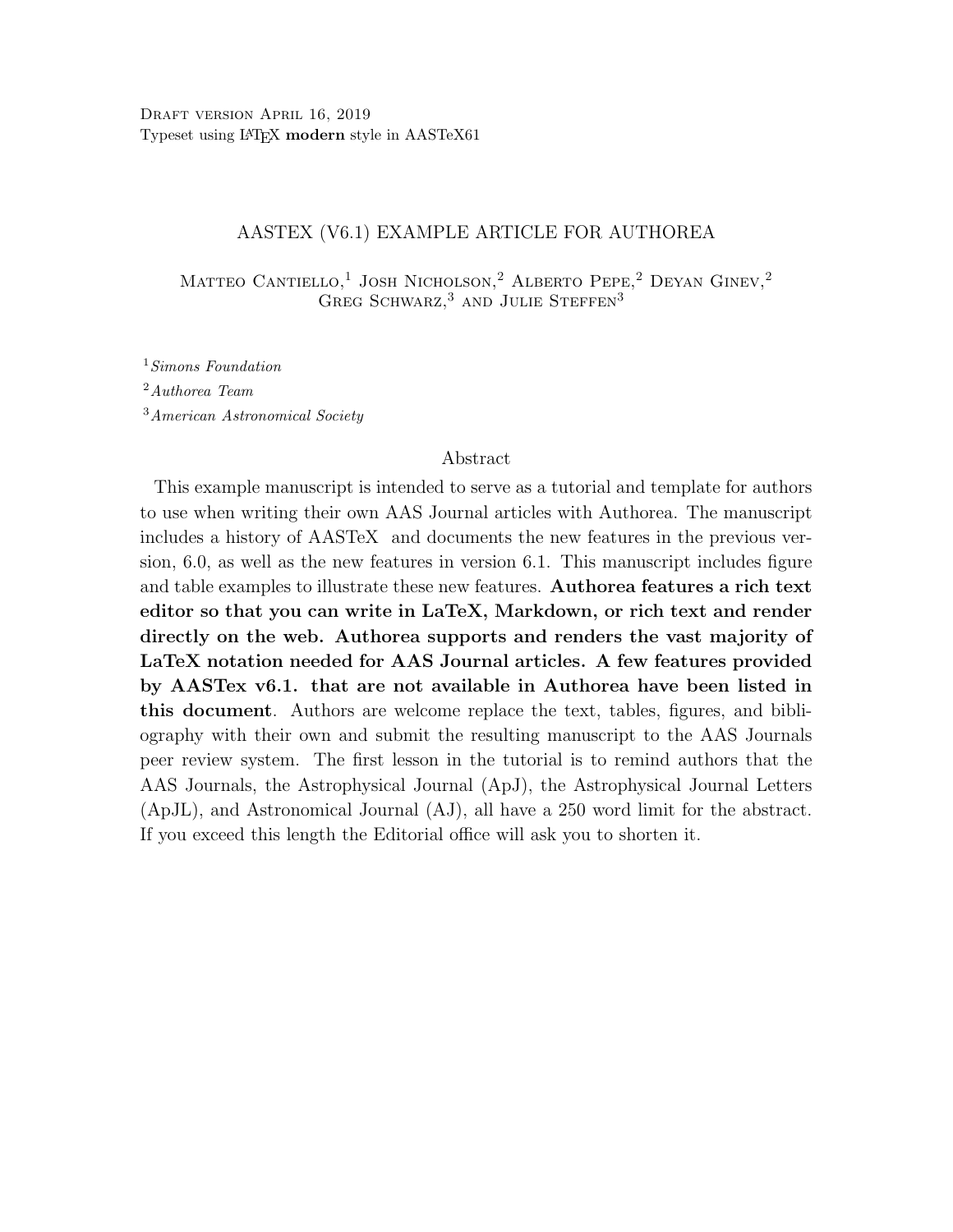## 2 MATTEO CANTIELLO

## 1. INTRODUCTION

 $LaTeX<sup>1</sup>$  $LaTeX<sup>1</sup>$  $LaTeX<sup>1</sup>$  is a document markup language that is particularly well suited for the publication of mathematical and scientific articles [\(Lamport 1994\)](#page-12-0). LaTeX was written in 1985 by Leslie Lamport who based it on the TFX typesetting language which itself was created by Donald E. Knuth in 1978. In 1988 a suite of LaTeX macros were developed to investigate electronic submission and publication of AAS Journal articles [\(Hanisch & Biemesderfer 1989\)](#page-12-1). Shortly afterwards, Chris Biemesdefer merged these macros and more into a LaTeX 2.08 style file called AASTeX. These early AASTeX versions introduced many common commands and practices that authors take for granted today. Substantial revisions were made by Lee Brotzman and Pierre Landau when the package was updated to v4.0. AASTeX v5.0, written in 1995 by Arthur Ogawa, upgraded to LaTeX 2e which uses the document class in lieu of a style file. Other improvements to version 5 included hypertext support, landscape deluxetables and improved figure support to facilitate electronic submission. AASTeX v5.2 was released in 2005 and introduced additional graphics support plus new mark up to identifier astronomical objects, datasets and facilities.

In 1996 Maxim Markevitch modified the AAS preprint style file, aaspp4.sty, to closely emulate the very tight, two column style of a typeset Astrophysical Journal article. The result was emulateapj.sty. A year later Alexey Vikhlinin took over development and maintenance. In 2001 he converted emulateapj into a class file in LaTeX 2e and in 2003 Vikhlinin completely rewrote emulateapj based on the APS Journal's RevTEX class.

During this time emulateapj gained growing acceptance in the astronomical community as it filled an author need to obtain an approximate number of manuscript pages prior to submission for cost and length estimates. The tighter typeset also had the added advantage of saving paper when printing out hard copies.

Even though author publication charges are no longer based on print pages  $^2$  $^2$  the emulateapj class file has proven to be extremely popular with AAS Journal authors. An informal analysis of submitted LaTeX manuscripts in 2015 revealed that ∼65% either called emulateapj or have a commented emulateapj classfile call indicating it was used at some stage of the manuscript construction. Clearly authors want to have access to a tightly typeset version of the article when corresponding with co-authors and for preprint submissions.

When planning the next AASTeX release the popularity of emulateapj played an important roll in the decision to drop the old base code and adopt and modify emulateapj for AASTeX v6.+ instead. The change brings AASTeX inline with what the majority of authors are already using while still delivering new and improved features. AASTeX v6.0 and v6.1 were written by Amy Hendrickson and released in January and October 2016, respectively.

<span id="page-1-0"></span> $1$  <http://www.latex-project.org/>

<span id="page-1-1"></span><sup>&</sup>lt;sup>2</sup> see Section [7](#page-8-0) in the Appendix for more details about how current article costs are calculated.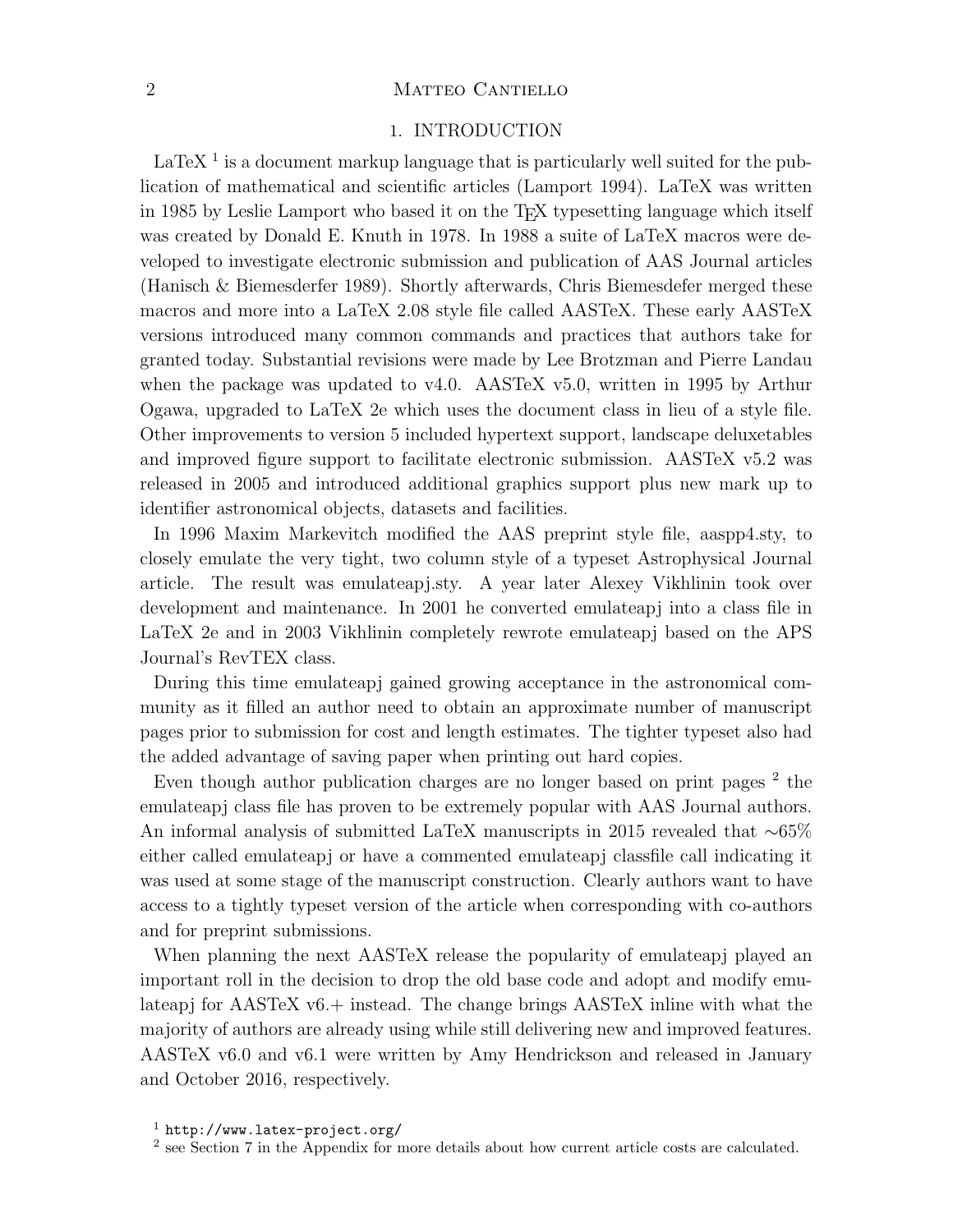The rest of this article provides information and examples on how to create your own AAS Journal manuscript with v6.1. Special emphasis is placed on how to use the full potential of AASTeX v6+. The next section describes the different manuscript styles available and how they differ from past releases. Section [3](#page-2-0) describes how tables and figures are placed in a LaTeX document. Specific examples of tables, Section [3.1,](#page-2-1) and figures, Section ??, are also provided. Section [4](#page-5-0) discusses how to display math and incorporate equations in a manuscript. The last section, [5,](#page-6-0) shows how recognize software and external data as first class references in the manuscript bibliography. An appendix is included to show how to construct one and provide some information on how article charges are calculated. Additional information is available both embedded in the comments of this LaTeX file and in the online documentation at <http://journals.aas.org/authors/aastex.html>.

### 2. MANUSCRIPT STYLES

The default style in AASTeX v6.1 is a tight single column style, e.g. 10 point font, single spaced. The single column style is very useful for article with wide equations. It is also the easiest to style to work with since figures and tables, see Section [3,](#page-2-0) will span the entire page, reducing the need for address float sizing.

#### 3. FLOATS

<span id="page-2-0"></span>Floats are non-text items that generally can not be split over a page. They also have captions and can be numbered for reference. Primarily these are figures and tables but authors can define their own. LaTeX tries to place a float where indicated in the manuscript but will move it later if there is not enough room at that location, hence the term "float". Authors are encouraged to embed their tables and figures within the text as they are mentioned. Please do not place the figures and text at the end of the article as was the old practice. Editors and the vast majority of referees find it much easier to read a manuscript with embedded figures and tables. Depending on the number of floats and the particular amount of text and equations present in a manuscript the ultimate location of any specific float can be hard to predict prior to compilation. It is recommended that authors not spend significant time trying to get float placement perfect for peer review. The AAS Journal's publisher has sophisticated typesetting software that will produce the optimal layout during production.

#### 3.1. Tables

<span id="page-2-1"></span>Tables can be constructed with LaTeX's standard table environment or the AAS-TeX's deluxetable environment. The deluxetable construct handles long tables better but has a larger overhead due to the greater amount of defined mark up used set up and manipulate the table structure. The choice of which to use is up to the author. Examples of both environments are used in this manuscript. Table [1](#page-3-0) is a simple deluxetable example that gives the approximate changes in the subscription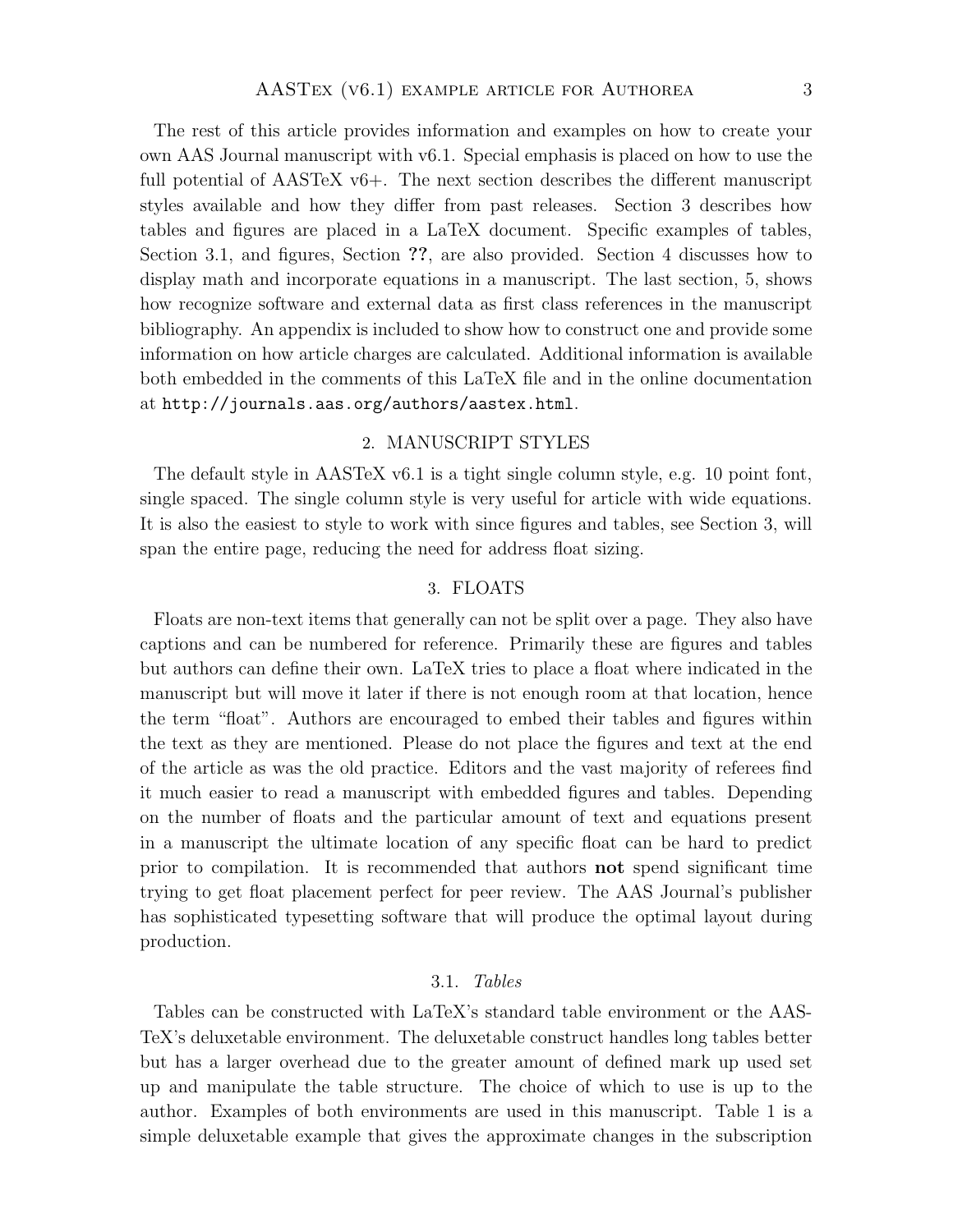| Year | Subscription | Publication                     |
|------|--------------|---------------------------------|
|      | cost         | $\mathrm{charges}^{\mathrm{b}}$ |
|      | $(\$)$       | $(\$$ /page)                    |
| 1991 | 600          | 100                             |
| 1992 | 650          | 105                             |
| 1993 | 550          | 103                             |
| 1994 | 450          | 110                             |
| 1995 | 410          | 112                             |
| 1996 | 400          | 114                             |
| 1997 | 525          | 115                             |
| 1998 | 590          | 116                             |
| 1999 | 575          | 115                             |
| 2000 | 450          | 103                             |
| 2001 | 490          | 90                              |
| 2002 | 500          | 88                              |
| 2003 | 450          | 90                              |
| 2004 | 460          | 88                              |
| 2005 | 440          | 79                              |
| 2006 | 350          | 77                              |
| 2007 | 325          | 70                              |
| 2008 | 320          | 65                              |
| 2009 | 190          | 68                              |
| 2010 | 280          | 70                              |
| 2011 | 275          | 68                              |
| 2012 | 150          | 56                              |
| 2013 | 140          | 55                              |

<span id="page-3-0"></span>Table 1. ApJ costs from 1991 to  $2013^{\rm a}$ 

 $=$ 

 ${}^a\mathrm{Adjusted}$  for inflation

 $\boldsymbol{b}_{\text{Accounts}}$  for the change from page charges to digital quanta in April, 2011

NOTE-Note that \colnumbers does not work with the vertical line alignment token. If you want vertical lines in the headers you can not use this command at this time.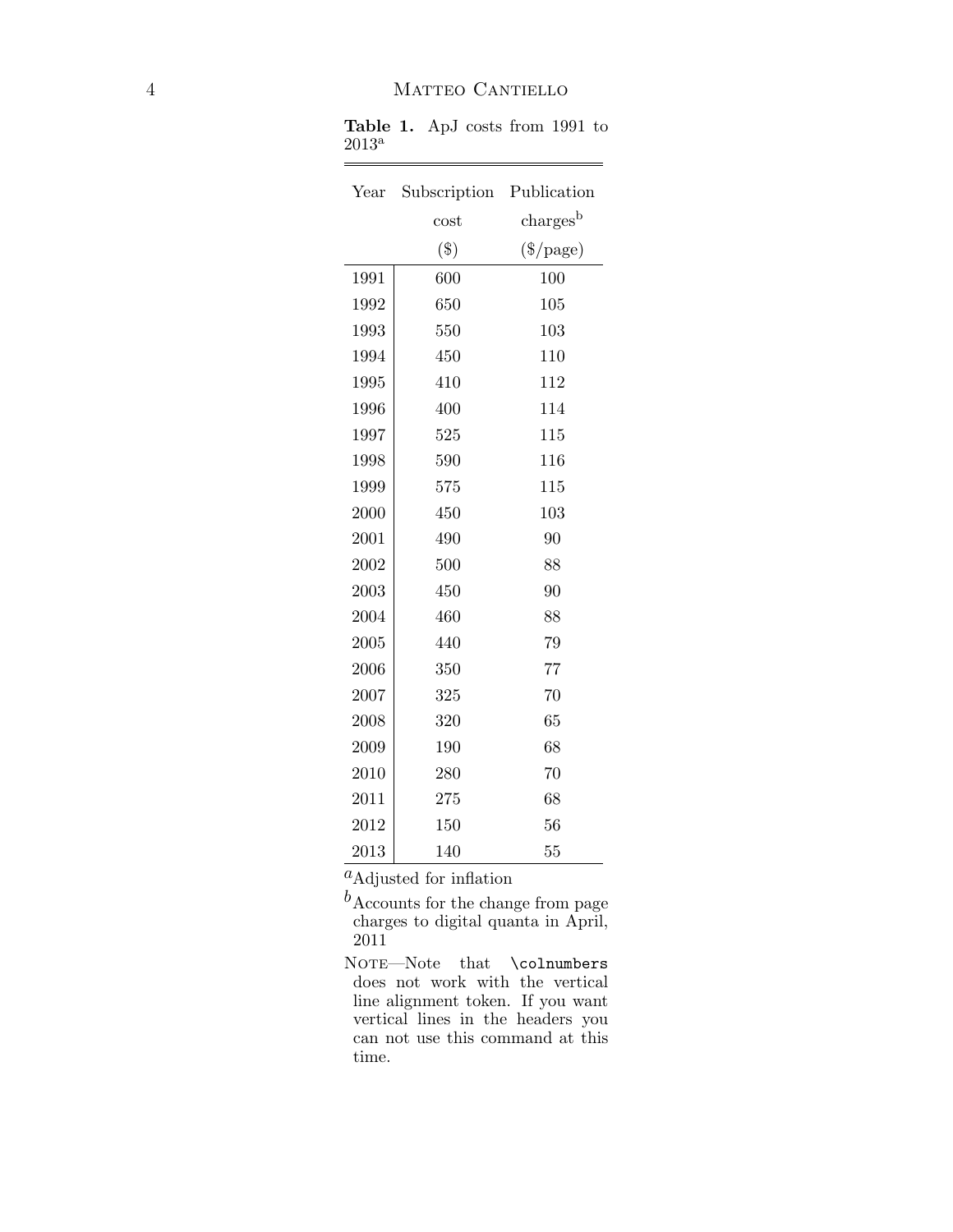costs and author publication charges from 1991 to 2013. Tables longer than 200 data lines and complex tables should only have a short example table with the full data set available in the machine readable format. The machine readable table will be available in the HTML version of the article with just a short example in the PDF. Authors are required to indicate to the reader where the data can be obtained in the table comments. Suggested text is given in the comments of Table [2.](#page-4-0) Authors are encouraged to create their own machine readable tables using the online tool at <http://authortools.aas.org/MRT/upload.html>.

## 3.2. General figures

Authors can include a wide number of different graphics with their articles in GIF, PNG, JPG, EPS or portable document format (PDF). These range from general figures all authors are familiar with to new enhanced graphics that can only be fully experienced in HTML. The later include animations, figure sets and interactive figures. Figure ?? is an example which uses the data from Table [1.](#page-3-0) Figure [2](#page-6-1) shows the Swift/XRT X-ray light curves of a recurrent novae.

Authors are encouraged to use an online tool at [http://authortools.aas.org/](http://authortools.aas.org/FIGSETS/make-figset.html) [FIGSETS/make-figset.html](http://authortools.aas.org/FIGSETS/make-figset.html) to generate their own specific figure set mark up to incorporate into their LaTeX articles.

## 3.3. Animations

Authors may include animations in their articles. A single still frame from the animation should be included as a regular figure to serve as an example. The associated

| UT start time <sup>a</sup> | amp; MJD start time <sup>a</sup> | amp; Seeing                    | Filter<br>amp;  | lnst.<br>amp: |
|----------------------------|----------------------------------|--------------------------------|-----------------|---------------|
| $(YYYY-mm-dd)$             | (d)<br>amp;                      | (arcsec)<br>amp;;              | amp;            | amp;          |
| 2012-03-26                 | amp; 56012.997                   | $amp; \sim 0.^{\prime\prime}5$ | amp; $H\alpha$  | amp; NOT      |
| 2012-03-27                 | amp; 56013.944                   | amp;; 1."5                     | amp; grism      | amp; SMARTS   |
| 2012-03-28                 | amp; 56014.984                   | $amp; \cdots$                  | amp; $F814M$    | amp; HST      |
| 2012-03-30                 | amp; 56016.978                   | $amp;; 1."5 \pm 0.25$          | amp; $B\&amp;C$ | amp: Bok      |

<span id="page-4-0"></span>Table 2. Column math mode in an observation log

 ${}^{\text{a}}$ At exposure start.

NOTE—The "C" command column identifier in the 3 column turns on math mode for that specific column. One could do the same for the next column so that dollar signs would not be needed for  $H\alpha$  but then all the other text would also be in math mode and thus typeset in Latin Modern math and you will need to put it back to Roman by hand. Note that if you do change this column to math mode the dollar signs already present will not cause a problem. Table [2](#page-4-0) is published in its entirety in the machine readable format. A portion is shown here for guidance regarding its form and content.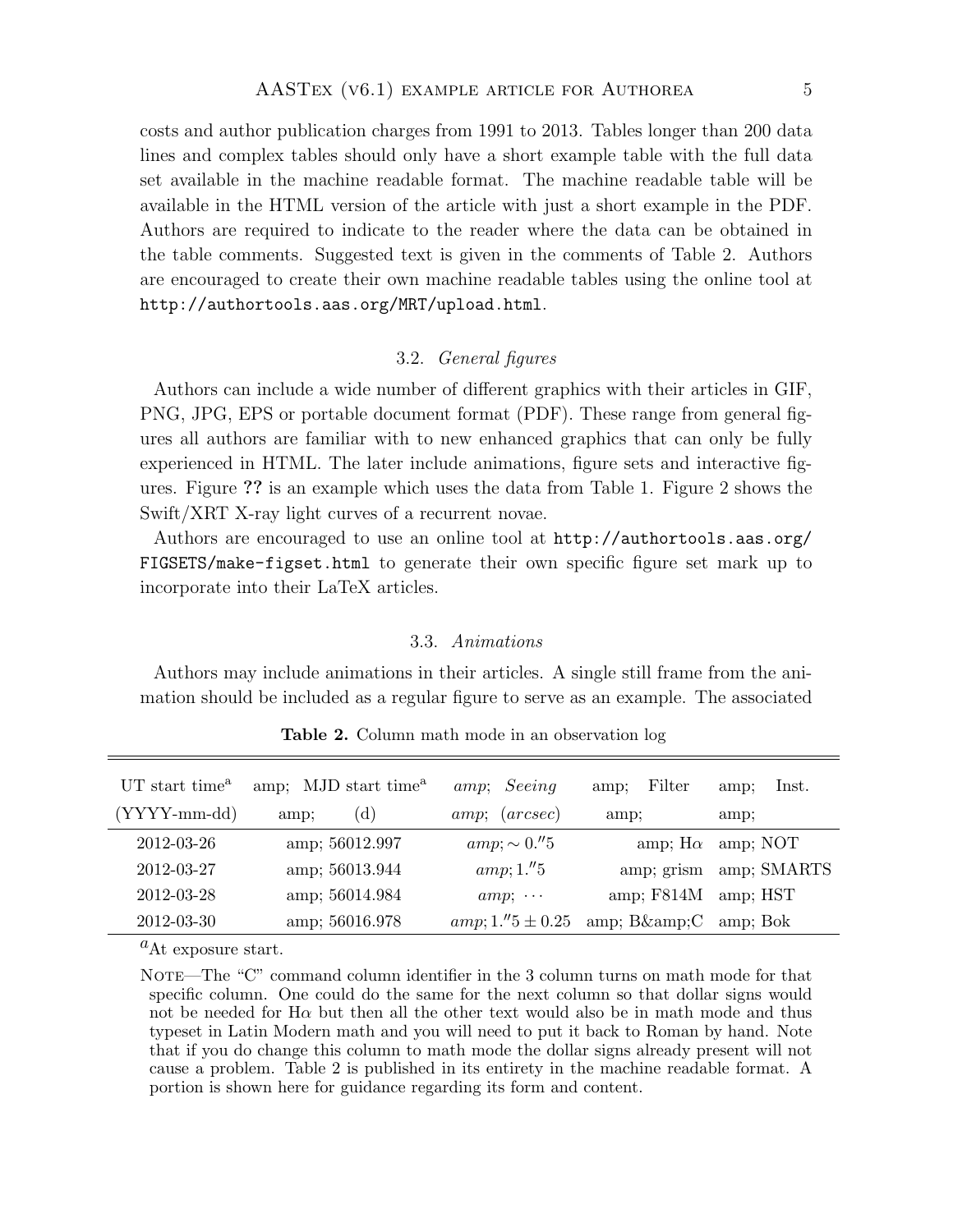## 6 MATTEO CANTIELLO



Figure 1. This is a caption

figure caption should indicate to the reader exactly what the animation shows and that the animation is available online.

#### 3.4. Interactive figures

Interactive figures give the reader the ability to manipulate the information contained in an image which can add clarity or help further the author's narrative. These figures consist of two parts, the figure file in a specific format and a javascript and html frame work that provides the interactive control. An example of an interactive figure is a 3D model. The underlying figure is a X3D file while x3dom.js is the javascript driver that displays it. An author created interface is added via a html wrapper. The first 3D model published by the AAS Journals using this technique was [Vogt](#page-12-2) [\(2014\)](#page-12-2). Authors should consult the online tutorials for more information on how to construct their own interactive figures.

As with animations authors should include a non-interactive regular figure to use as an example. The example figure should also indicate to the reader that the enhanced figure is interactive and can be accessed online.

### 4. DISPLAYING MATHEMATICS

<span id="page-5-0"></span>Mathematics can be displayed either within the text, e.g.  $E = mc^2$ , or separate from in an equation. In order to be properly rendered, all inline math text has to be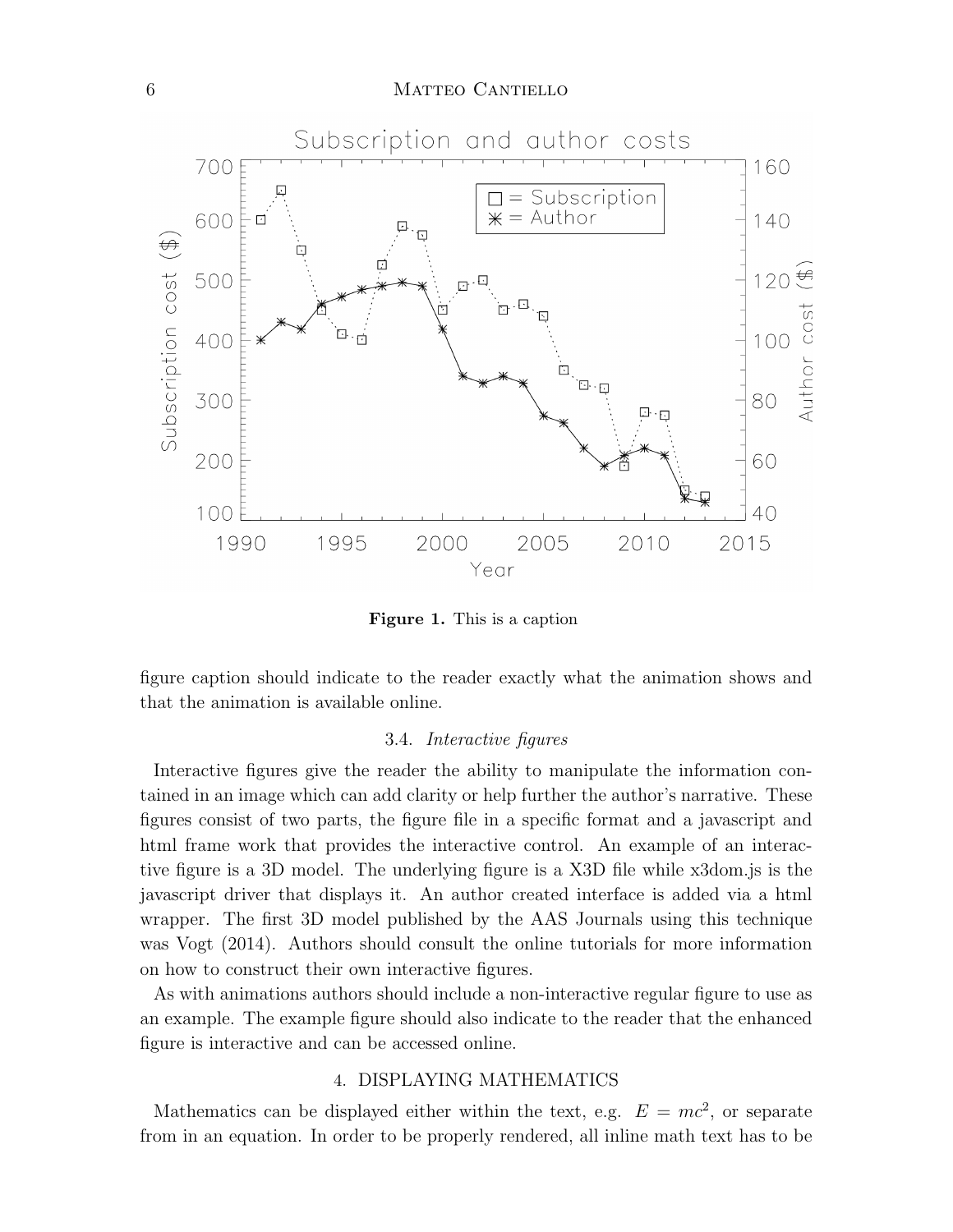

<span id="page-6-1"></span>Figure 2. The Swift/XRT X-ray light curve for the first year after outburst of the suspected recurrent nova KT Eri. At a maximum count rate of 328 ct/s, KT Eri was the brightest nova in X-rays observed to date.

declared by surrounding the math by dollar signs (\$). A complex equation example with inline math as part of the explanation follows.

$$
\bar{v}(p_2, \sigma_2) P_{-\tau} \hat{a}_1 \hat{a}_2 \cdots \hat{a}_n u(p_1, \sigma_1), \qquad (1)
$$

where p and  $\sigma$  label the initial  $e^{\pm}$  four-momenta and helicities  $(\sigma = \pm 1)$ ,  $\hat{a}_i = a_i^{\mu}$  $_i^{\mu} \gamma_{\nu}$ and  $P_{\tau} = \frac{1}{2}$  $\frac{1}{2}(1+\tau\gamma_5)$  is a chirality projection operator  $(\tau = \pm 1)$ . This produces a single line formula. LaTeX will auto-number this and any subsequent equations. If no number is desired then the equation call should be replaced with displaymath.

#### <span id="page-6-0"></span>5. SOFTWARE AND THIRD PARTY DATA REPOSITORY CITATIONS

The AAS Journals would like to encourage authors to change software and third party data repository references from the current standard of a footnote to a first class citation in the bibliography. As a bibliographic citation these important references will be more easily captured and credit will be given to the appropriate people.

The first step to making this happen is to have the data or software in a long term repository that has made these items available via a persistent identifier like a Digital Object Identifier (DOI). A list of reposito-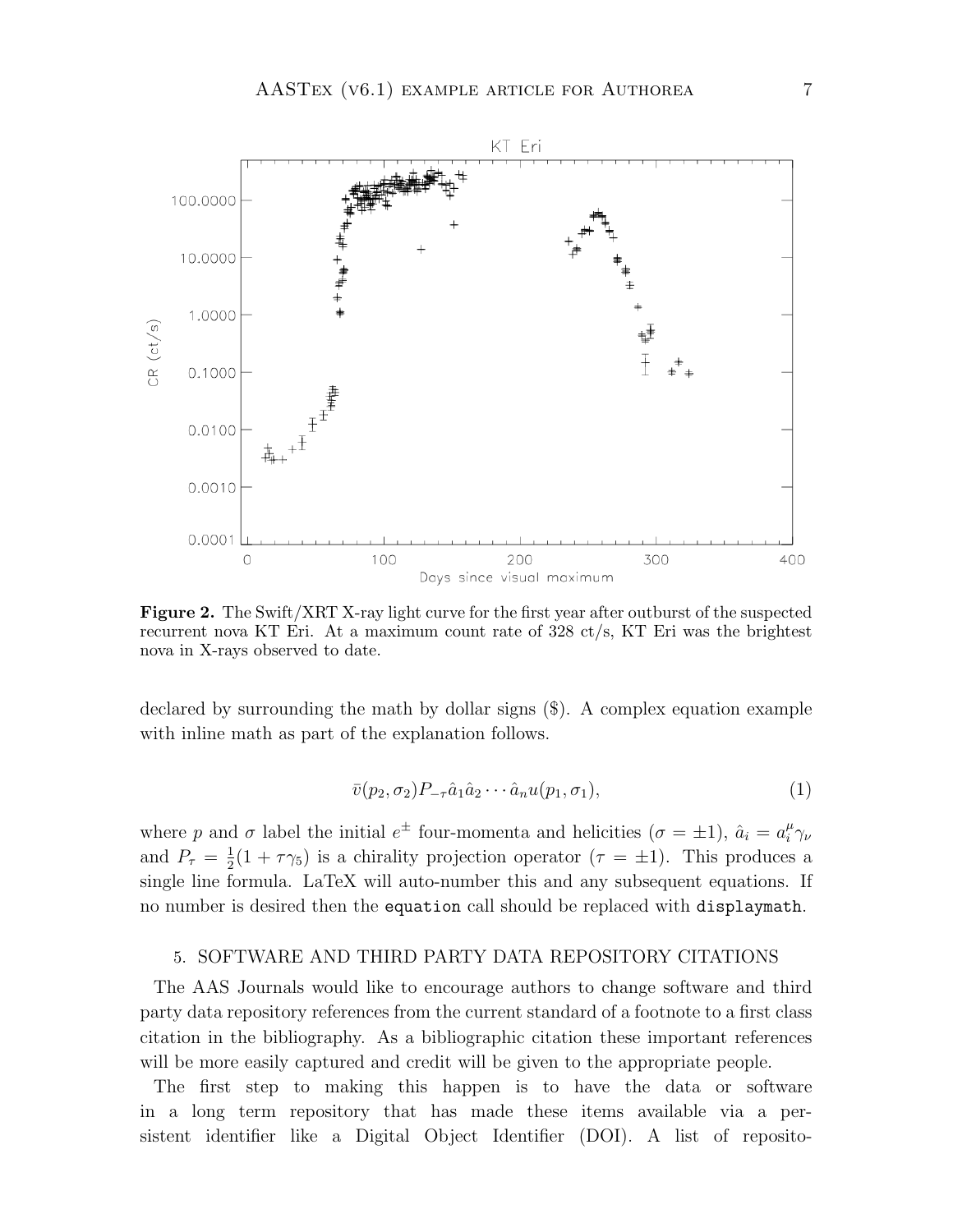

Figure 3. Example image from the animation which is available in the electronic edition.

ries that satisfy this criteria plus each one's pros and cons are given at <https://github.com/AASJournals/Tutorials/tree/master/Repositories>.

6. APPENDIX INFORMATION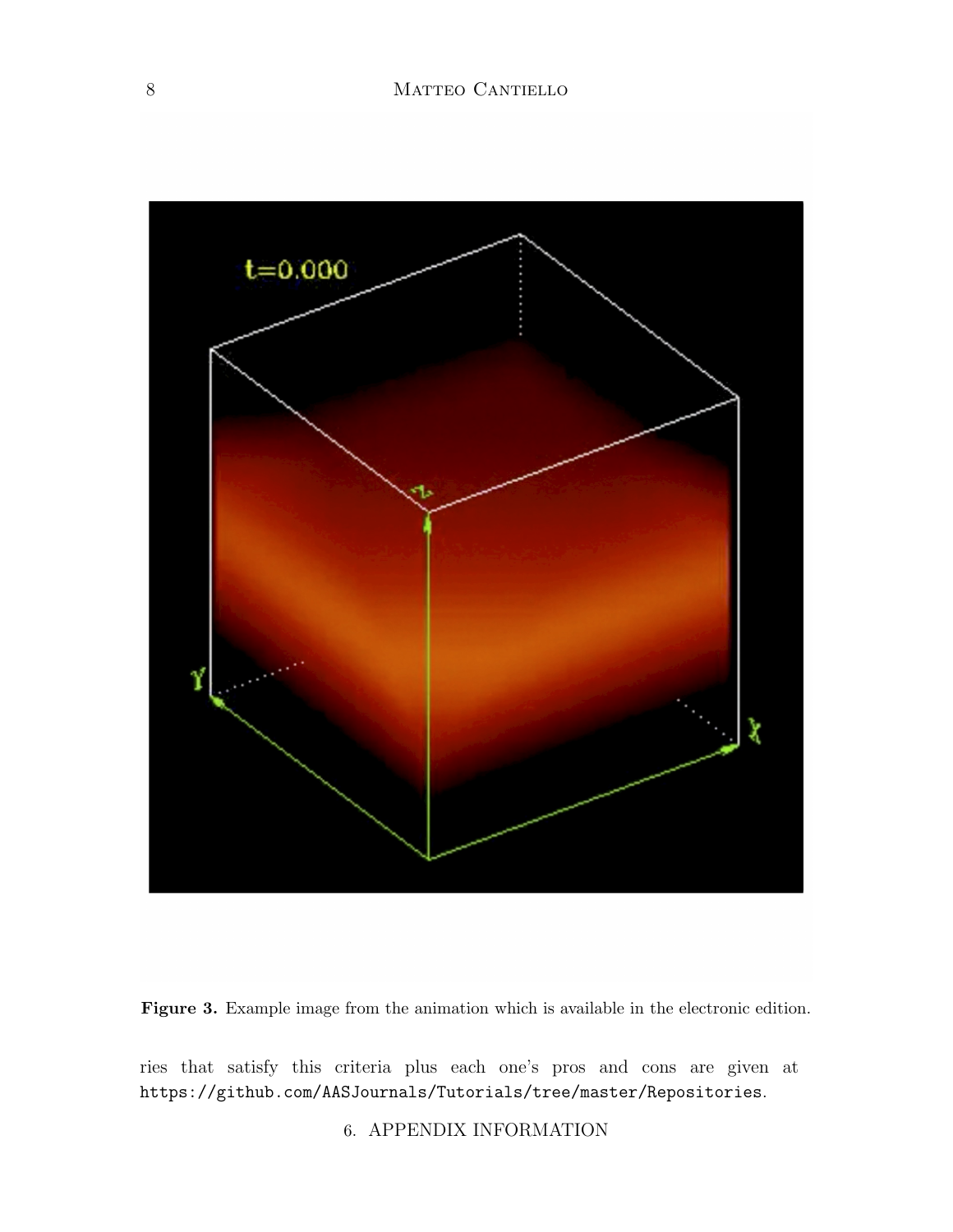Appendices can be broken into separate sections just like in the main text. The only difference is that each appendix section is indexed by a letter (A, B, C, etc.) instead of a number. Likewise numbered equations have the section letter appended. Here is an equation as an example.

$$
I = \frac{1}{1 + d_1^{P(1 + d_2)}}\tag{2}
$$

Appendix tables and figures should not be numbered like equations. Instead they should continue the sequence from the main article body.

### 7. AUTHOR PUBLICATION CHARGES

<span id="page-8-0"></span>Finally some information about the AAS Journal's publication charges. In April 2011 the traditional way of calculating author charges based on the number of printed pages was changed. The reason for the change was due to a recognition of the growing number of article items that could not be represented in print. Now author charges are determined by a number of digital "quanta". A single quantum is 350 words, one figure, one table, and one enhanced digital item. For the latter this includes machine readable tables, figure sets, animations, and interactive figures. The current cost is \$27 per word quantum and \$30 for all other quantum type.

#### 8. ROTATING TABLES

The process of rotating tables into landscape mode is slightly different in AAS-TeXv6.1. Instead of the rotate command, a new environment has been created to handle this task. To place a single page table in a landscape mode start the table portion with \begin\{rotatetable\} and end with \end\{rotatetable\}. Tables that exceed a print page take a slightly different environment since both rotation and long table printing are required. In these cases start with \begin\{longrotatetable} and end with \end\{longrotatetable}. Table [4](#page-9-0) is an example of a multi-page, rotated table. While in the Authorea article view it looks like a normal table, it renders in lanscape mode when exported to PDF.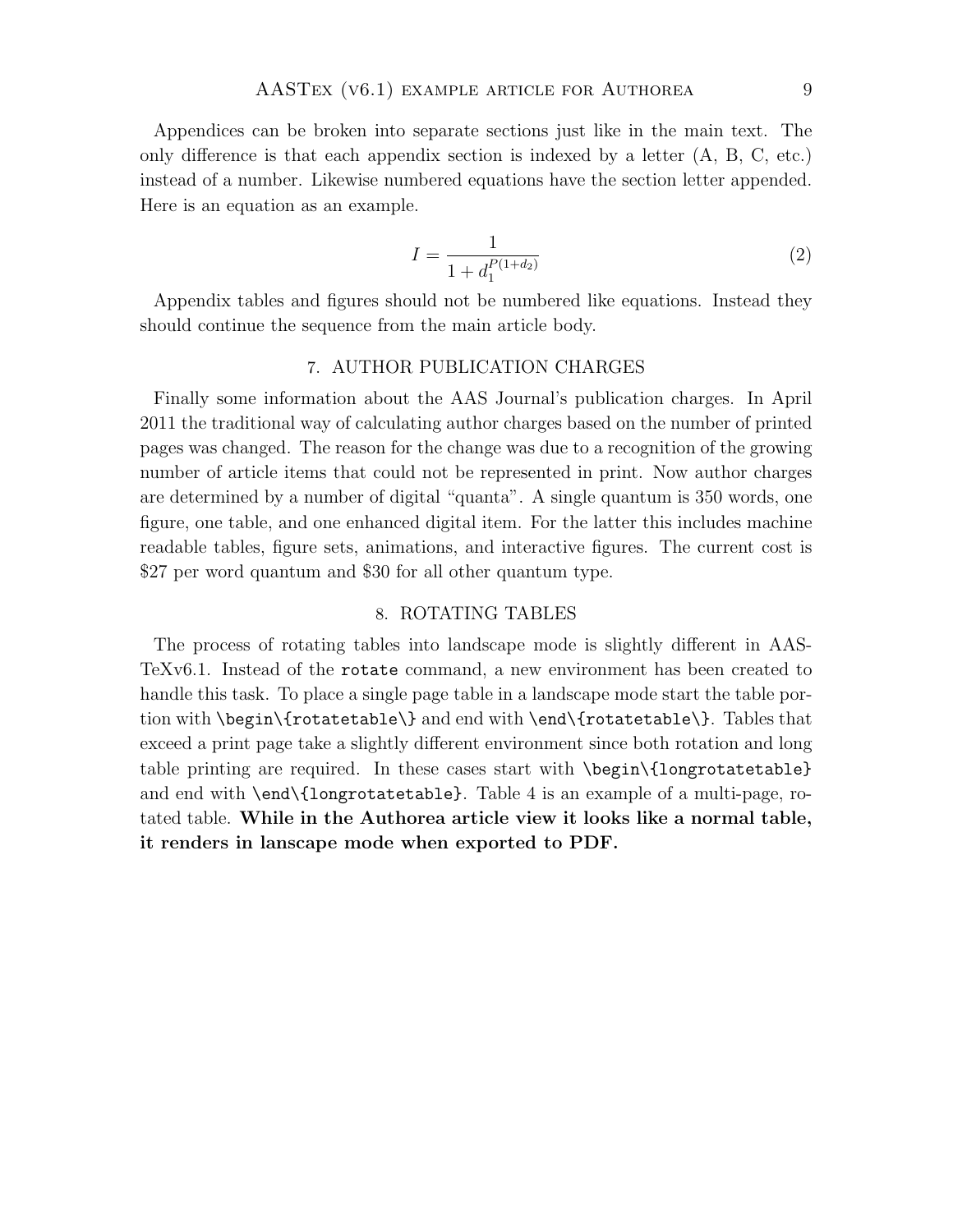| Name              | $V_{max}$      | Date              | $\mathfrak{c}_4$       | <b>NHWE</b>   | $E(B-V)$           | $N_H$           | Period        | $\Box$              | $Dust?$  | RN?                      |
|-------------------|----------------|-------------------|------------------------|---------------|--------------------|-----------------|---------------|---------------------|----------|--------------------------|
|                   | (mag)          | $\left( 1\right)$ | $\widehat{\mathbf{c}}$ | $(km s^{-1})$ | (mag)              | $\rm (cm^{-2})$ | $\widehat{c}$ | (kpc)               |          |                          |
| $\rm{CI}$ Aql     | 8.83(1)        | 2451665.5 (1)     | 32(2)                  | 2300(3)       | $0.8 \pm 0.2(4)$   | $1.2e + 22$     | 0.62(4)       | $6.25 \pm 5$ (4)    | z        | ≻                        |
| CSS081007         | $\ddot{\cdot}$ | 2454596.5         | $\vdots$               |               | 0.146              | $1.1e + 21$     | 1.77(5)       | $4.45 \pm 1.95$ (6) | $\vdots$ |                          |
| $\mbox{GQ}$ Mus   | $7.2~(7)$      | 2445352.5 (7)     | 18(7)                  | 1000(8)       | 0.45(9)            | $3.8e + 21$     | 0.059375(10)  | $4.8 \pm 1$ (9)     | N(7)     | $\vdots$                 |
| $\rm IM$ Nor      | 7.84(11)       | 2452289 (2)       | 50(2)                  | 1150 (12)     | $0.8 + 0.2(4)$     | $8e + 21$       | 0.102(13)     | $4.25 \pm 3.4$ (4)  | Z        | $\overline{Y}$           |
| KT Eri            | 5.42(14)       | 2455150.17 (14)   | 6.6(14)                | 3000(15)      | 0.08(15)           | $5.5e + 20$     | $\vdots$      | 6.5(15)             | Z        | Σ                        |
| LMC 1995          | 10.7(16)       | 2449778.5 (16)    | $15\pm 2(17)$          |               | 0.15(203)          | $7.8e + 20$     | $\vdots$      | $\overline{50}$     |          | ÷                        |
| ${\rm LMC}$ 2000  | 11.45 (18)     | 2451737.5 (18)    | $9 + 2(19)$            | 1700 (20)     | 0.15(203)          | $7.8e + 20$     | $\vdots$      | $50\,$              | $\vdots$ | $\vdots$                 |
| LMC 2005          | $11.5~(21)$    | 2453700.5 (21)    | 63 (22)                | 900(23)       | 0.15(203)          | $1e+21$         |               | $\overline{50}$     | M (24)   | $\vdots$                 |
| LMC 2009a         | 10.6(25)       | 2454867.5 (25)    | $4\pm1$                | 3900 (25)     | 0.15(203)          | $5.7e + 20$     | 1.19(26)      | $\overline{50}$     | Z        |                          |
| <b>SMC 2005</b>   | 10.4(27)       | 2453588.5 (27)    | $\vdots$               | 3200(28)      | $\vdots$           | $5e+20$         |               | 5                   |          | $\vdots$                 |
| QY Mus            | 8.1(29)        | 2454739.90 (29)   | $\dot{\mathbb{S}}$     |               | 0.71(30)           | $4.2e + 21$     | $\vdots$      |                     | Σ        | $\vdots$                 |
| $\mathbf{RS}$ Oph | 4.5(31)        | 2453779.44 (14)   | 7.9(14)                | 3930 (31)     | 0.73(32)           | $2.25e + 21$    | 456 (33)      | $1.6 \pm 0.3$ (33)  | N(34)    | $\overline{\phantom{0}}$ |
| U Sco             | 8.05(35)       | 2455224.94 (35)   | 1.2(36)                | 7600 (37)     | $0.2 \pm 0.1$ (4)  | $1.2e + 21$     | 1.23056(36)   | $12\pm2(4)$         | Z        |                          |
| V1047 Cen         | 8.5(38)        | 2453614.5 (39)    | 6 (40)                 | 840 (38)      |                    | $1.4e + 22$     |               |                     |          |                          |
| $V1065$ Cen       | 8.2(41)        | 2454123.5 (41)    | 11(42)                 | 2700 (43)     | $0.5 \pm 0.1$ (42) | $3.75e + 21$    | $\vdots$      | $9.05 \pm 2.8$ (42) | Y(42)    | ÷                        |
| V1187 Sco         | 7.4(44)        | 2453220.5(44)     | 7: (45)                | 3000(44)      | 1.56 (44)          | $8.0e + 21$     |               | $4.9 \pm 0.5(44)$   | Z        |                          |
| V1188 Sco         | 8.7 $(46)$     | 2453577.5 (46)    | (0) 2                  | 1730(47)      | $\vdots$           | $5.0e + 21$     |               | 7.5(39)             |          |                          |
| V1213 Cen         | 8.53(48)       | 2454959.5 (48)    | $11\pm2(49)$           | 2300 (50)     | 2.07(30)           | $1.0e + 22$     |               |                     | $\vdots$ |                          |
| V1280 Sco         | 3.79(51)       | 2454147.65 (14)   | 21(52)                 | 640 (53)      | 0.36(54)           | $1.6e + 21$     |               | $1.6 \pm 0.4$ (54)  | Y(54)    |                          |
| V1281 Sco         | 8.8(55)        | 2454152.21 (55)   | $\frac{15}{10}$        | 1800 (56)     | 0.7(57)            | $3.2e + 21$     | $\vdots$      | $\vdots$            | Z        |                          |
| V1309 Sco         | 7.1(58)        | 2454714.5 (58)    | $23 + 2(59)$           | $(09)$ 0.29   | 1.2(30)            | $4.0e + 21$     |               |                     |          | $\vdots$                 |
| V1494 Aql         | 3.8(61)        | 2451515.5 (61)    | $6.6 \pm 0.5$ (61)     | 1200(62)      | 0.6(63)            | $3.6e + 21$     | 0.13467(64)   | $1.6 \pm 0.1$ (63)  | z        | $\vdots$                 |
| V1663 Aql         | 10.5(65)       | 2453531.5 (65)    | 17 (66)                | 1900 (67)     | 2: (68)            | $1.6e + 22$     |               | $8.9 \pm 3.6(69)$   | Z        |                          |

 $Table\ \n4\ continued\ on\ next\ page$ 

 $Table\ 4\ continued\ on\ next\ page$ 

<span id="page-9-0"></span>Table 4. Observable Characteristics of Galactic/Magellanic Cloud novae with X-ray observations Table 4. Observable Characteristics of Galactic/Magellanic Cloud novae with X-ray observations

# 10 MATTEO CANTIELLO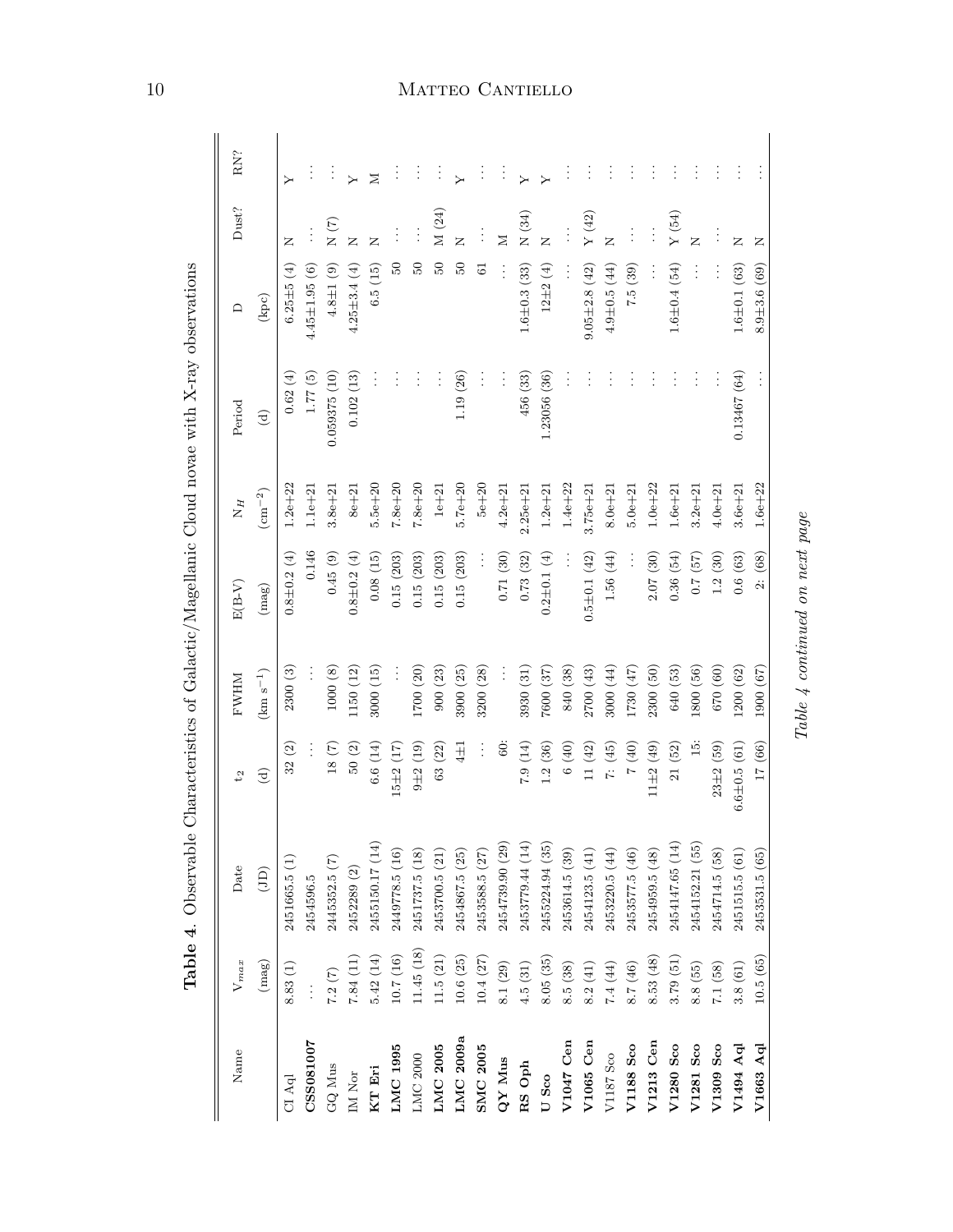| Name             | $V_{max}$  | Date              | 5 <sup>2</sup>         | <b>NHWE</b>               | $E(B-V)$               | $N_H$           | Period          | $\Box$                | Dust?                     | RN?      |
|------------------|------------|-------------------|------------------------|---------------------------|------------------------|-----------------|-----------------|-----------------------|---------------------------|----------|
|                  | (mag)      | (D)               | $\widehat{\mathbf{d}}$ | $(km s^{-1})$             | $(\mathrm{mag})$       | $\rm (cm^{-2})$ | $\widehat{c}$   | (kpc)                 |                           |          |
| V1974 Cyg        | 4.3(70)    | 2448654.5 (70)    | 17(71)                 | 2000(19)                  | $0.36 \pm 0.04$ (71    | $2.7e + 2.$     | 0.081263(70)    | $1.8 \pm 0.1$ (72)    | z                         |          |
| V2361 Cyg        | 9.3(73)    | 2453412.5 (73)    | (6(40)                 | 3200 (74)                 | 1.2: (75)              | $7.0e + 21$     |                 |                       | (Y(40))                   |          |
| $V2362$ $Cyg$    | 7.8(76)    | 2453831.5 (76)    | $(22)$ 6               | 1850 (78)                 | $0.575 \pm 0.015$ (79) | $4.4e + 21$     | 0.06577(80)     | $7.75 \pm 3(77)$      | $\Upsilon\left(81\right)$ |          |
| V2467 Cyg        | 6.7 $(82)$ | 2454176.27 (82)   | 7(83)                  | 950 (82)                  | 1.5(84)                | $1.4e + 22$     | 0.159(85)       | $3.1 \pm 0.5$ (86)    | M(87)                     | $\vdots$ |
| V2468 Cyg        | $7.4~(88)$ | 2454534.2 (88)    | $\ddot{=}$             | 1000(88)                  | $(68)$ 27.0            | $1.0e + 22$     | 0.242(90)       |                       | Z                         | $\vdots$ |
| V2491 Cyg        | 7.54 (91)  | 2454567.86 (91)   | 4.6(92)                | 4860 (93)                 | 0.43(94)               | $4.7e + 21$     | 0.09580: (95)   | 10.5(96)              | Z                         | $\geq$   |
| V2487 Oph        | 9.5(97)    | 2450979.5 (97)    | 6.3(98)                | 10000 (98)                | $0.38 \pm 0.08$ (98)   | $2.0e + 21$     |                 | $27.5 \pm 3$ (99)     | $\overline{N(100)}$       | Y(101)   |
| V2540 Oph        | 8.5(102)   | 2452295.5 (102)   |                        |                           |                        | $2.3e + 21$     | 0.284781 (103)  | $5.2 \pm 0.8$ (103)   | z                         |          |
| V2575 Oph        | 11.1 (104) | 2453778.8 (104)   | $\ddot{20}$            | 560 (104)                 | 1.4(105)               | $3.3e + 21$     |                 |                       | N(105)                    |          |
| V2576 Oph        | 9.2(106)   | 2453832.5 (106)   | $\dot{\infty}$         | 1470 (106)                | 0.25(107)              | $2.6e + 21$     | $\vdots$        |                       | Z                         |          |
| V2615 Oph        | 8.52 (108) | 2454187.5 (108)   | 26.5(108)              | 800 (109)                 | 0.9(108)               | $3.1e + 21$     | $\vdots$        | $3.7 \pm 0.2$ (108)   | Y(110)                    | $\vdots$ |
| V2670 Oph        | 9.9(111)   | 2454613.11 (111)  | $\ddot{5}$             | 600 (112)                 | 1.3: (113)             | $2.9e + 21$     |                 |                       | N(114)                    | ÷        |
| V2671 Oph        | 11.1(115)  | 2454617.5 (115)   | $\infty$               | (116)                     | 2.0(117)               | $3.3e + 21$     | $\vdots$        |                       | M (117)                   | $\vdots$ |
| V2672 Oph        | 10.0(118)  | 2455060.02 (118)  | 2.3(119)               | 8000 (118)                | $1.6 \pm 0.1$ (119)    | $4.0e + 21$     |                 | $19 + 2(119)$         |                           | $\geq$   |
| V351 $P$ up      | 6.5(120)   | 2448617.5 (120)   | 16 (121)               |                           | $0.72 \pm 0.1$ (122)   | $6.2e + 21$     | 0.1182(123)     | $2.7 \pm 0.7$ (122)   | z                         | $\vdots$ |
| V382 Nor         | 8.9(124)   | 2453447.5 (124)   | 12(40)                 | 1850 (23)                 |                        | $1.7e + 22$     |                 |                       |                           | ÷        |
| V382 Vel         | 2.85(125)  | 2451320.5 (125)   | 4.5 (126)              | 2400 (126)                | 0.05: (126)            | $3.4e + 21$     | 0.146126 (127)  | $1.68 \pm 0.3$ (126)  | z                         | $\vdots$ |
| V407 Cyg         | 6.8(128)   | 2455266.314 (128) | 5.9(129)               | 2760 (129)                | $0.5 \pm 0.05$ (130)   | $8.8e + 21$     | 15595 (131)     | 2.7(131)              |                           |          |
| $V458$ Vul       | 8.24(132)  | 2454322.39 (132)  | 7(133)                 | 1750 (134)                | 0.6(135)               | $3.6e + 21$     | 0.06812255(136) | $8.5 \pm 1.8$ (133)   | N(135)                    | ÷        |
| V459 Vul         | 7.57(137)  | 2454461.5 (137)   | 18 (138)               | 910 (139)                 | 1.0(140)               | $5.5e + 21$     |                 | $3.65 \pm 1.35$ (138) | $\mathbf{Y}$ (140)        |          |
| $\rm V4633\;Sgr$ | 7.8(141)   | 2450895.5 (141)   | $19\pm3(142)$          | 1700 (143)                | 0.21(142)              | $1.4e + 21$     | 0.125576(144)   | $8.9 \pm 2.5$ (142)   | z                         |          |
| $V4643$ Sgr      | 8.07(145)  | 2451965.867 (145) | 4.8 (146)              | $(147)$ 007 <sup>\$</sup> | 1.67 (148)             | $1.4e + 22$     |                 | 3(148)                | z                         | $\vdots$ |
| V4743 Sgr        | 5.0(149)   | 2452537.5 (149)   | 9(150)                 | 2400 (149)                | 0.25(151)              | $1.2e + 21$     | 0.281(152)      | $3.9 \pm 0.3$ (151)   | z                         | ÷        |
| V4745 Sgr        | 7.41(153)  | 2452747.5 (153)   | 8.6(154)               | 1600 (155)                | 0.1(154)               | $9.0e + 20$     | 0.20782(156)    | $14\pm 5(154)$        |                           |          |
| ${\tt V476}$ Sct | 10.3 (157) | 2453643.5 (157)   | 15 (158)               |                           | 1.9 (158)              | $1.2e + 22$     |                 | $4\pm1(158)$          | M (159)                   |          |

 ${\bf Table ~4}~(continued)$ Table 4 (continued)

Table  $4$  continued on next page  $Table\ 4\ continued\ on\ next\ page$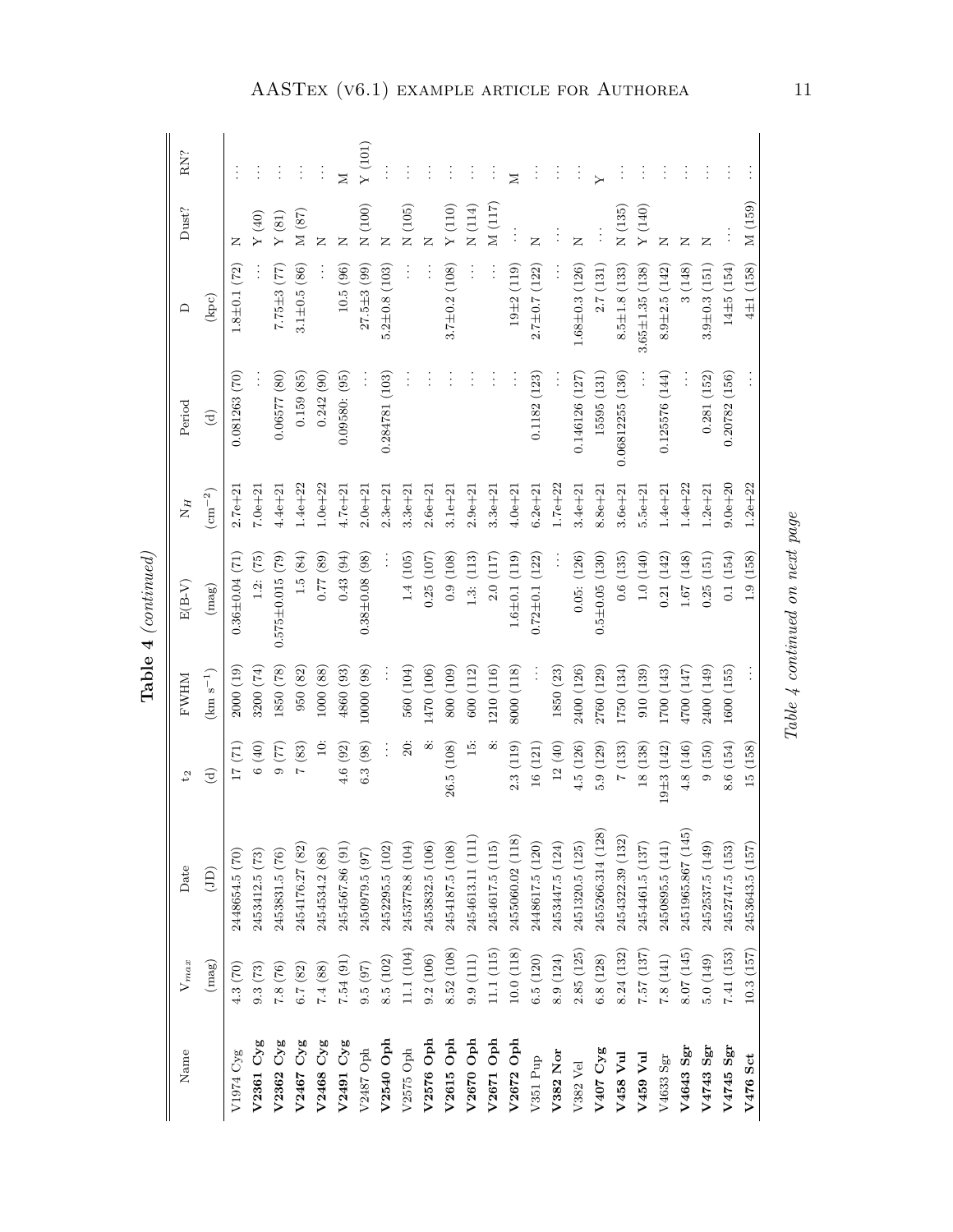|                     |            |                  |                 |                                     | $Table 4$ (continued) |                               |               |                            |                |          |
|---------------------|------------|------------------|-----------------|-------------------------------------|-----------------------|-------------------------------|---------------|----------------------------|----------------|----------|
| Name                | $V_{max}$  | Date             | $\mathcal{E}_d$ | <b>NHWH</b>                         | $E(B-V)$              | $N_H$                         | Period        |                            | Dust?          | RN?      |
|                     | (mag)      | $\widehat{\Xi}$  | $\widehat{c}$   | $\left( \mathrm{km~s}^{-1} \right)$ | $(\mathrm{mag})$      | $\left(\text{cm}^{-2}\right)$ | $\widehat{c}$ | $\left( {\rm kpc} \right)$ |                |          |
| V477 Sct            | 9.8(160)   | 2453655.5 (160)  | 3(160)          | 2900 (161)                          | 1.2: (162)            | $4e + 21$                     |               | $\vdots$                   | M (163)        |          |
| V5114 Sgr           | 8.38 (164) | 2453081.5 (164)  | 11 (165)        | 2000(23)                            | $\vdots$              | $1.5e + 21$                   | $\vdots$      | $7.7 \pm 0.7$ (165)        | N(166)         |          |
| V5115 Sgr           | 7.7 (167)  | 2453459.5 (167)  | $7(40)$         | 1300 (168)                          | 0.53(169)             | $2.3e + 21$                   | $\vdots$      | $\vdots$                   | N(169)         |          |
| V5116 Sgr           | 8.15 (170) | 2453556.91 (170) | 6.5(171)        | 970 (172)                           | 0.25(173)             | $1.5e + 21$                   | 0.1238 (171)  | $11\pm3(173)$              | N(174)         |          |
| <b>V5558 Sgr</b>    | 6.53(175)  | 2454291.5 (175)  | 125 (176)       | 1000 (177)                          | 0.80(178)             | $1.6e + 22$                   | $\vdots$      | $1.3 \pm 0.3$ (176)        | N (179)        | $\vdots$ |
| V5579 Sgr           | 5.56 (180) | 2454579.62 (180) | Ż.              | 1500 (23)                           | 1.2(181)              | $3.3e + 21$                   | $\vdots$      | $\vdots$                   | Y(181)         | $\vdots$ |
| V5583 Sgr           | 7.43 (182) | 2455051.07 (182) | is.             | 2300 (182)                          | 0.39(30)              | $2.0e + 21$                   | $\vdots$      | 10.5                       | $\ddot{\cdot}$ | $\vdots$ |
| V574 Pup            | 6.93(183)  | 2453332.22 (183) | 13 (184)        | 2800 (184)                          | $0.5 + 0.1$           | $6.2e + 21$                   | $\vdots$      | $6.5 \pm 1$                | M (185)        | $\vdots$ |
| V597 Pup            | 7.0(186)   | 2454418.75 (186) | $\ddot{\circ}$  | 1800 (187)                          | 0.3(188)              | $5.0e + 21$                   | 0.11119 (189) | $\vdots$                   | N(188)         | $\vdots$ |
| V598 Pup            | 3.46(14)   | 2454257.79 (14)  | $9 \pm 1 (190)$ | $\vdots$                            | 0.16(190)             | $1.4e + 21$                   | $\vdots$      | $2.95 \pm 0.8$ (190)       |                |          |
| V679 Car            | 7.55(191)  | 2454797.77 (191) | $\ddot{20}$     | $\vdots$                            | $\vdots$              | $1.3e + 22$                   | $\vdots$      | $\vdots$                   |                | $\vdots$ |
| V723 Cas            | 7.1(192)   | 2450069.0 (192)  | 263 (2)         | 600 (193)                           | 0.5(194)              | $2.35e + 21$                  | 0.69(195)     | $3.86 \pm 0.23$ (196)      | Z              | $\vdots$ |
| V838 Her            | 5(197)     | 2448340.5 (197)  | 2(198)          | $\vdots$                            | $0.5\pm0.1(198)$      | $2.6e + 21$                   | 0.2975(199)   | $3\pm1(198)$               | Y(200)         | $\vdots$ |
| XMMSL1 J06 12 (201) |            | 2453643.5 (202)  | $8 + 2(202)$    | $\vdots$                            | 0.15(203)             | $8.7e + 20$                   |               | $\overline{50}$            | $\vdots$       |          |
|                     |            |                  |                 |                                     |                       |                               |               |                            |                |          |

| ╮<br>š                  |
|-------------------------|
| 41                      |
| ر                       |
| Í                       |
| વે<br>ન<br>۶<br>η,<br>ľ |
|                         |

## 12 MATTEO CANTIELLO